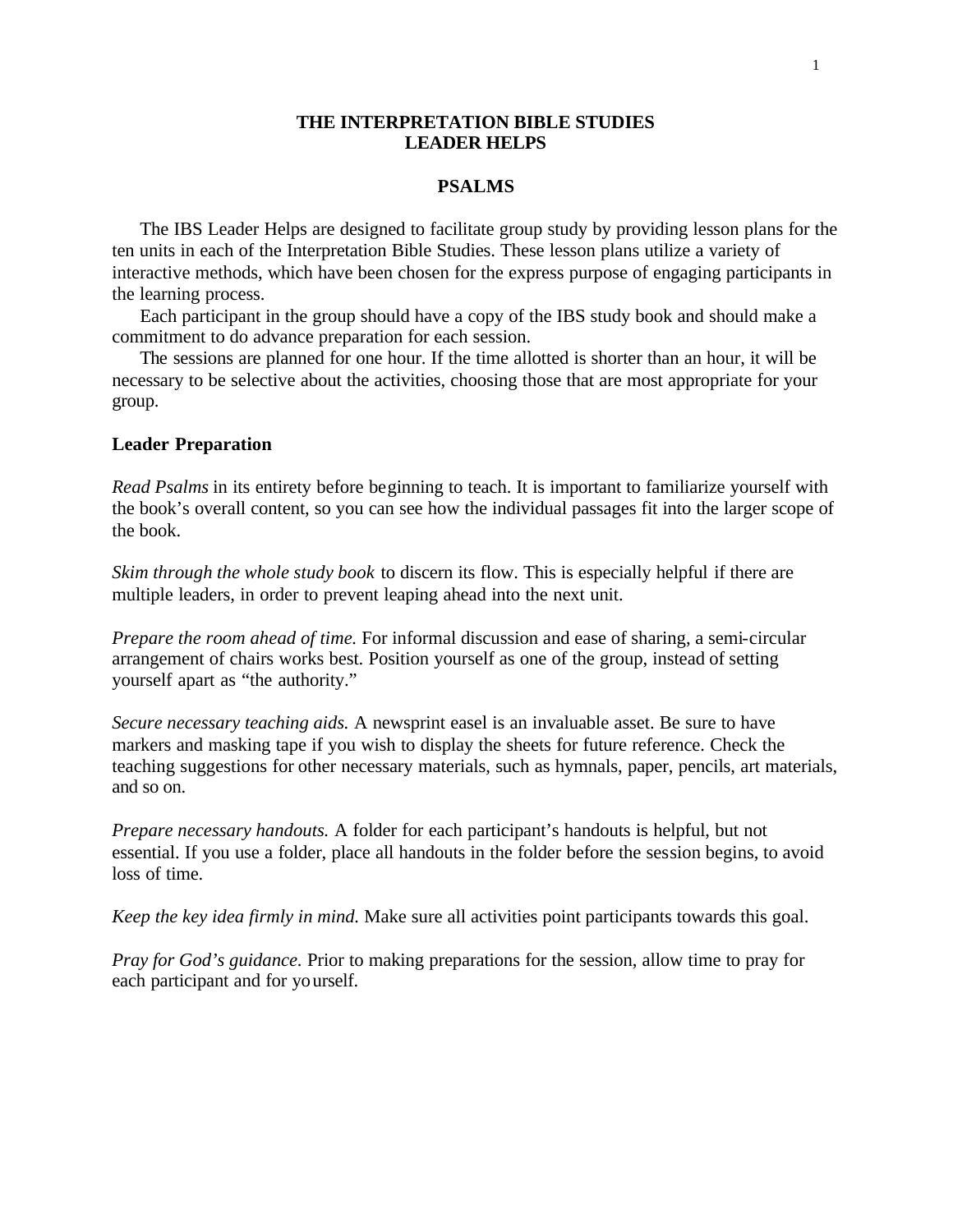### **Unit 1: The Anatomy of a Psalm (Psalm 3)**

### **Key Idea: The central theological theme of the book of Psalms is "the Lord reigns."**

### **Advance Preparation**

Prepare a sheet of newsprint with this heading: "Favorite Psalms," and post it where all can see it. Also provide paper and pens or pencils for the participants.

Make copies of the following "open book test" for use in step 3. You may want to omit the Answer Key from the handout you give to the participants.

## **WHAT DO YOU KNOW ABOUT PSALMS?**

- 1. To what does the Greek word for Psalms refer?
- 2. What is a psalter?
- 3. To what musical instrument does *psalter* probably refer?
- 4. What does the Hebrew word for psalms (*tehillim*) literally mean?
- 5. How many psalms are included in the book of Psalms?
- 6. How many sections or "books" does Psalms contain?
- 7. What is the most prominent metaphor for God in the psalms?
- 8. What does the word *torah* mean in the Psalter?
- 9. What does the word *selah* mean?
- 10. What are two main characteristics of Hebrew poetry?

### **Answer Key:**

- 1. Songs accompanied by stringed instruments (p. 1 of study book)
- 2. The stringed instrument itself (p. 1)
- 3. A lyre (p. 1)
- 4. Praises **(**p. 2)
- 5. 150 (p. 3)
- 6. Five (p. 3)
- 7. King (p. 4)
- 8. Instruction (p. 5)
- 9. Not known; perhaps a musical note (p. 7)
- 10. Rhythm and parallelism **(**p. 8)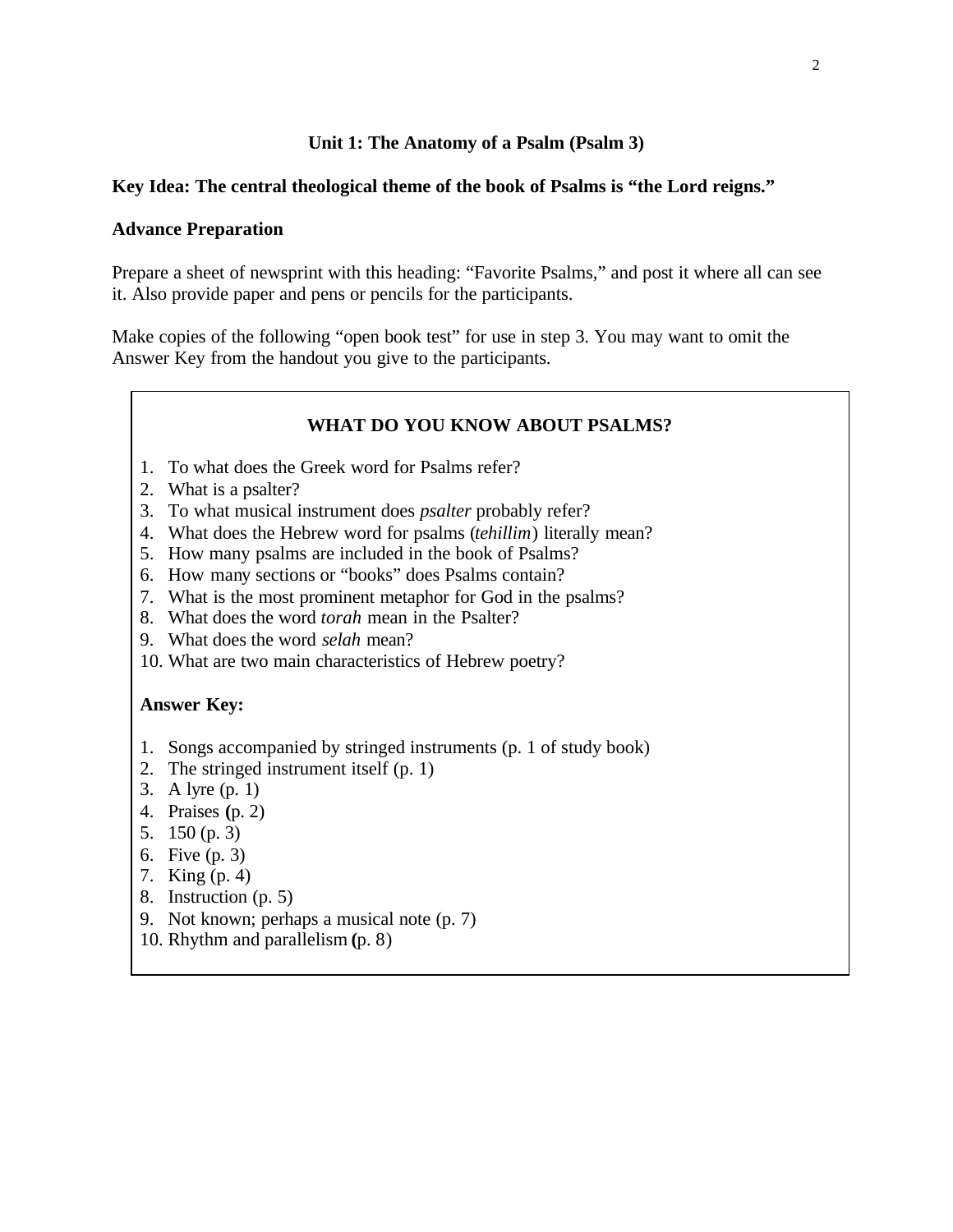# **Opening (5 minutes)**

## *1. Prayer*

Read Psalm 3 as an opening prayer. To do this antiphonally, divide your group according to the left and right sides of the room. Have the left side read the first stanza or section of the psalm, and the right side read the next one. Continue like this, alternating stanzas or sections, until the whole psalm has been read aloud.

## *2. Sharing*

Ask participants to name their favorite psalm. Tally these on newsprint to see which is the group favorite. Ask for several volunteers to explain why the psalm they chose is meaningful.

## **Presentation (15 minutes)**

### *3. Open Book Test*

Give each participant a copy of the "open book test." Ask them to answer each question, using the study book for guidance. When all have finished, go over the test aloud, asking for answers from the group.

## **Exploration (20 minutes)**

#### *4. Bible Research*

Distribute the paper and pens or pencils. Ask participants to write out their answers to questions 2 and 4 on p. 11 of the study book. When all are done, ask for volunteers to share their answers.

## **Response (15 minutes)**

#### *5. Creative Writing*

Remind participants of the description of *parallelism* on pp. 8–9 of the study book. Then read aloud question 1 on p. 11. Ask the participants to write a two- or four-line poem using parallelism to describe the way that anxiety affects them.

## **Closing (5 minutes)**

### *6. Sharing*

Ask for volunteers to share their poems aloud.

## *7. Prayer*

Have the group read v. 8 in unison as a closing benediction.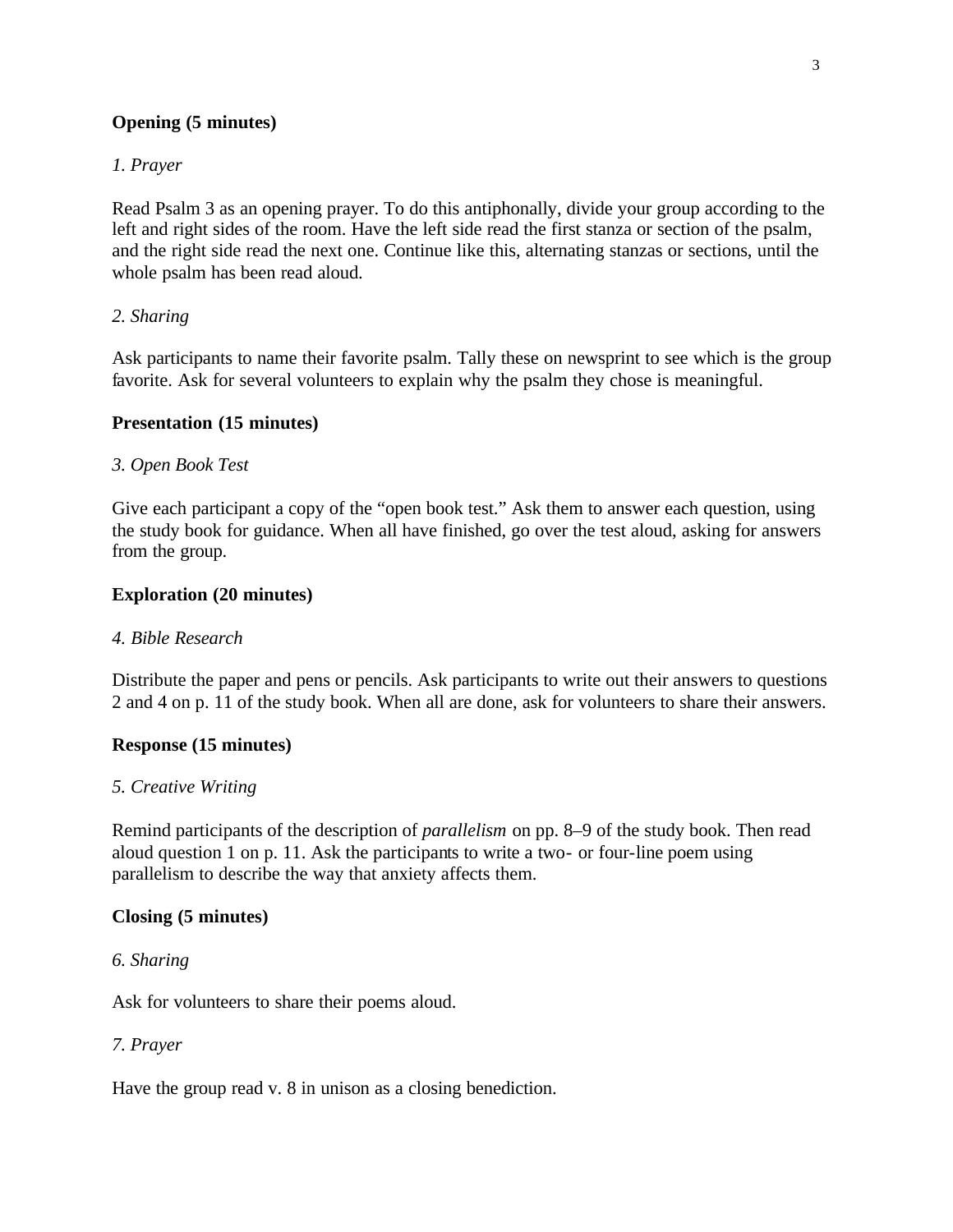# *8. Assignment*

Ask participants to read Unit 2. Also ask them to find additional psalms beyond those named in the study book that exemplify the categories found in the book of Psalms (one example per category).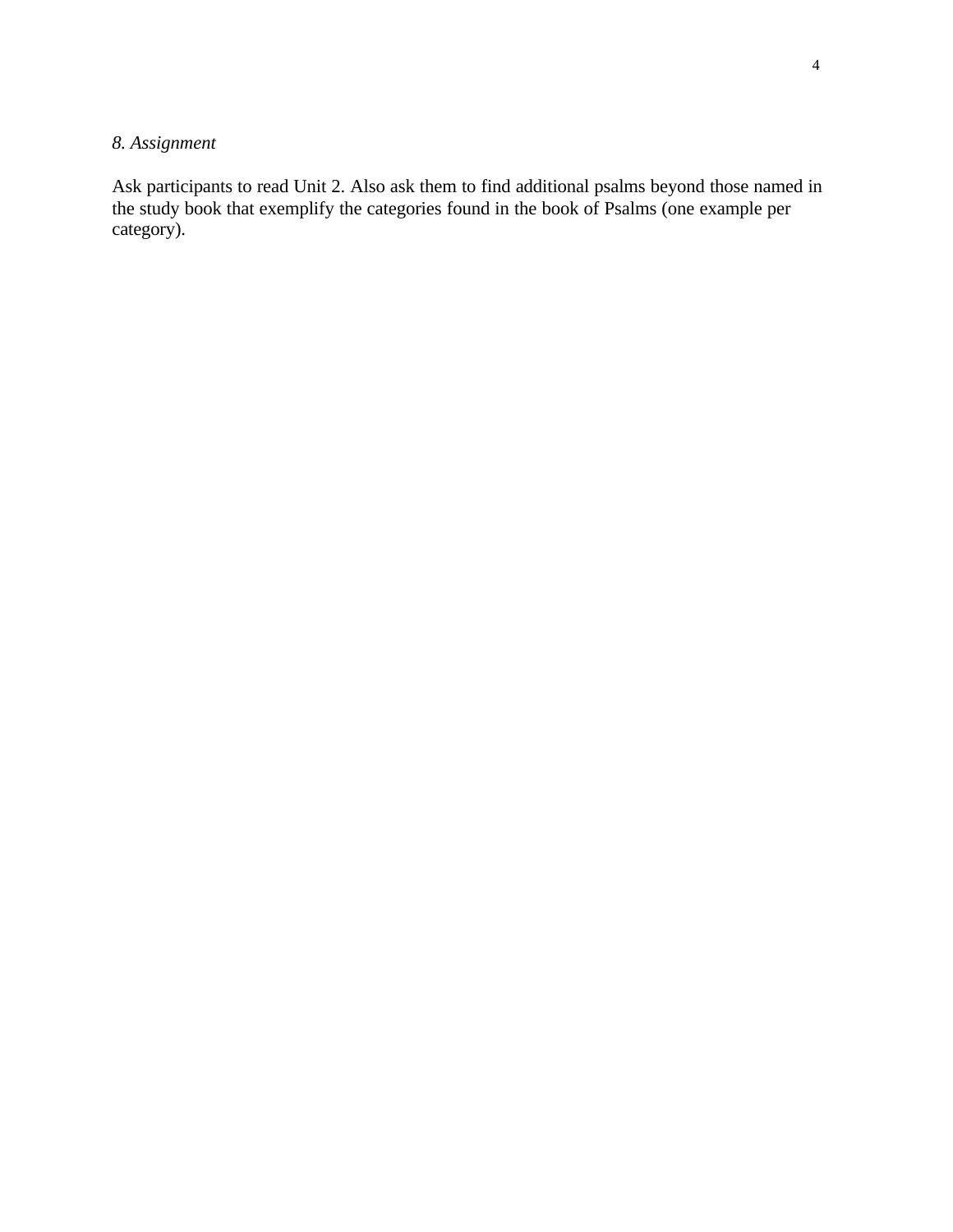# **Unit 2: Types of Psalms**

# **Key Idea: Our us e of psalms in worship is enriched when we know how and why they were written.**

# **Advance Preparation**

Turn a sheet of newsprint sideways and draw five columns on it. Label each column according to one of the categories found in Psalms:

- Individual prayer for help
- Individual thanksgiving
- Corporate prayer for help
- Hymns
- Instruction

 Leave room under each heading to fill in specific psalm numbers. Post the sheet where all can see and where you can easily write on it.

Also provide modeling clay, paper, and pens or pencils for the participants. Place an empty table somewhere near the front of the class area for displaying the clay creations made in step 4.

# **Opening (5 minutes)**

# *1. Prayer*

Read Psalm 80:1–2 as an opening prayer. To do this antiphonally, divide your group according to men and women. Have the men read the first stanza or section of the psalm, and the women read the next one. Continue like this, alternating stanzas or sections, until the whole psalm has been read aloud.

## **Presentation (15 minutes)**

## *2. Group Discussion of Assignment from Last Session*

Ask participants to name the psalms they selected for each of the five categories: Individual prayer for help; individual thanksgiving; corporate prayer for help; hymns and instruction. Write the psalms named under the headings on the poster you prepared.

# **Exploration (20 minutes)**

## *3. Scripture Analysis*

Ask participants to read silently Psalms 11, 12, 30, and 116. Then ask them to answer questions 1 and 2 on p. 21 of the study book.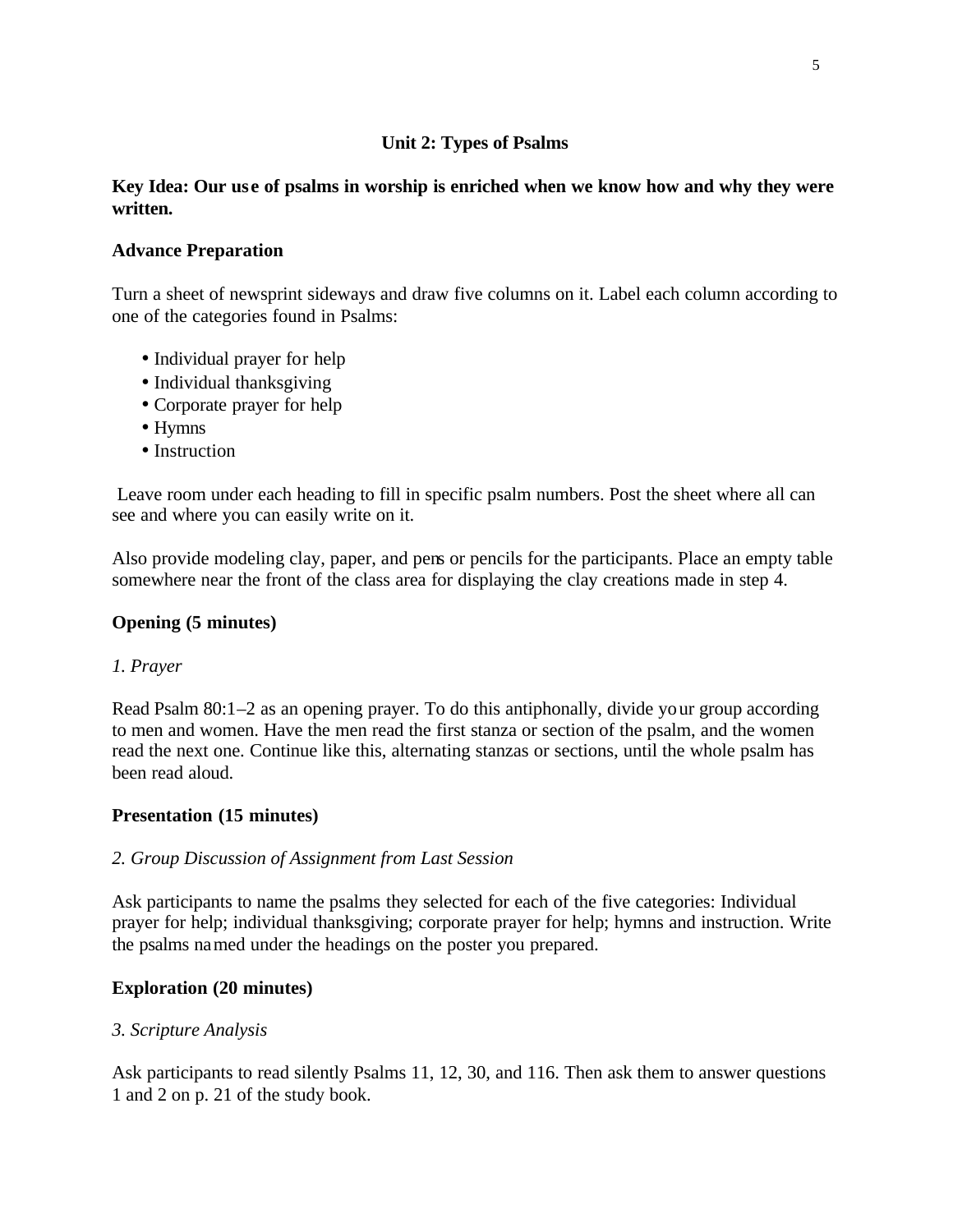## **Response (15 minutes)**

## *4. Expressing Ideas with Clay*

Give each person a lump of modeling clay. Ask them to select one of the five psalms they chose in the homework assignment, and use the clay to express the main idea of that psalm. (Note: You will want to cover the table on which they are working to protect it from the clay.)

# *5. Sharing*

Ask each person to bring their clay creation to the table in the front of the class. Invite the class to move around the table and respond to the creations. Ask them to try to identify the types of psalms illustrated.

# **Closing (5 minutes)**

# *6. Prayer*

Have the group read Psalm 30:4–5 in unison as a closing prayer.

### *7. Assignment*

Ask participants to read Unit 3 and Psalm 1. Also ask them to write the answer to the question, What makes you happy?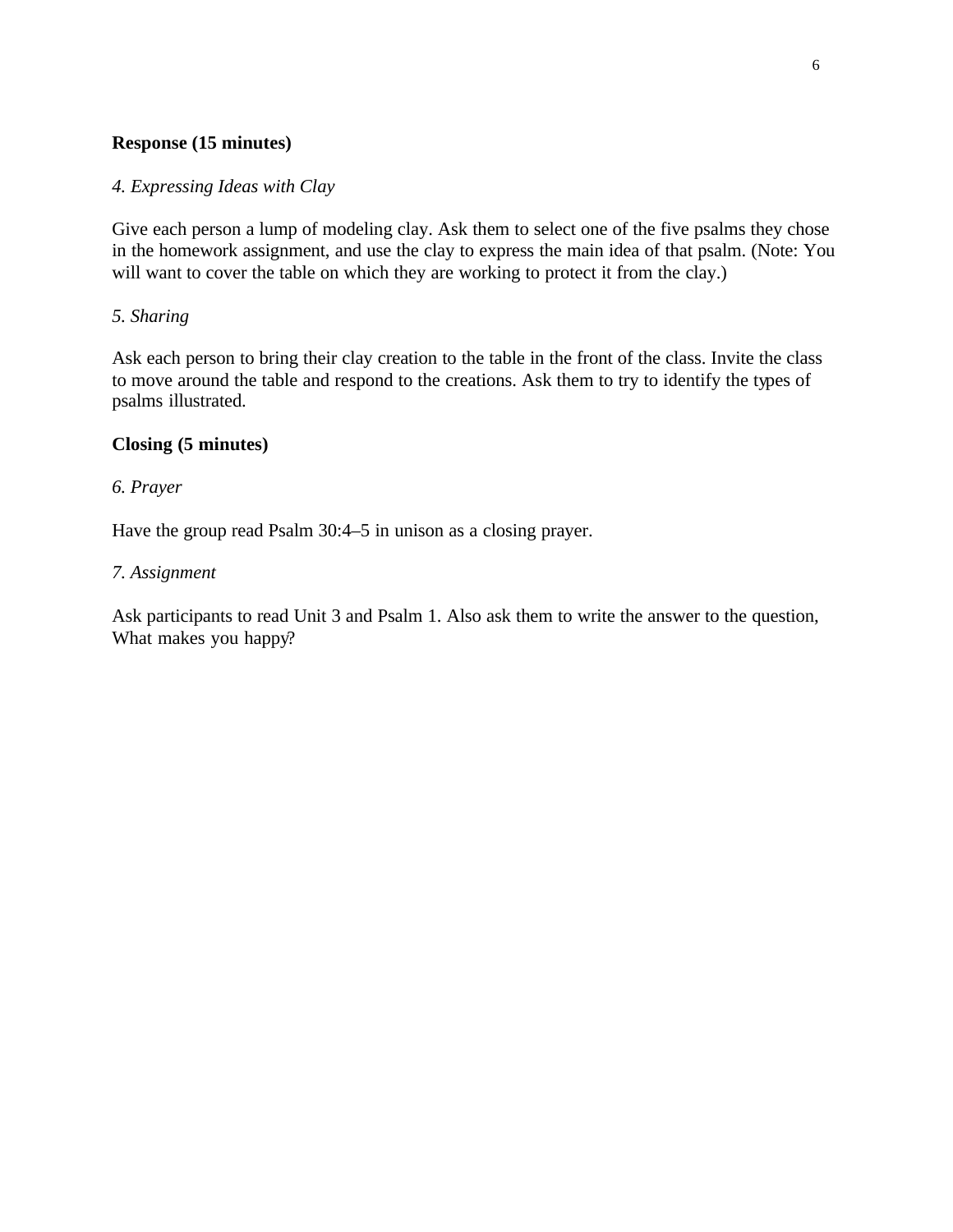# **Unit 3: The Way of the Righteous (Psalm 1)**

## **Key Idea: Righteousness requires devotion to and delight in God's Word.**

## **Advance Preparation**

Provide a Bible dictionary, a theological wordbook, and a commentary on Psalms for step 3. Also provide paper and pens or pencils for the participants.

On a poster board, draw the outline of a tree with bare branches. Cut out enough leaf shapes (approximately 2x3 inches) from green construction paper that each class member can receive at least one "leaf." Provide fine-line markers and double-sided tape for the rest of this activity (step 5).

# **Opening (5 minutes)**

# *1. Prayer*

Use the following prayer, one of your own, or ask one of the participants to pray:

God of mercy, grant that the Word you speak this day may take root in our hearts, and bear fruit to your honor and glory, for the sake of Jesus Christ our Lord. Amen.

## *2. Scripture Reading*

Ask three participants to read Psalm 1. Have the first read vs. 1–3, the second read vs. 4–5, and the third read v. 6.

## **Presentation (20 minutes)**

## *3. Word Study*

Divide participants into four groups. Give one group a Bible dictionary, give the second a theological word book, give the third a commentary on Psalms 1 (such as James May's *Psalms* in the Interpretation commentary series), and the fourth the study book. Ask each group to define *beatitude* and to distinguish between the words *blessed* (Hebrew, *baruk*) and *happy* (Hebrew, *ashre*).

Allow time for the groups to come back together and compare their findings.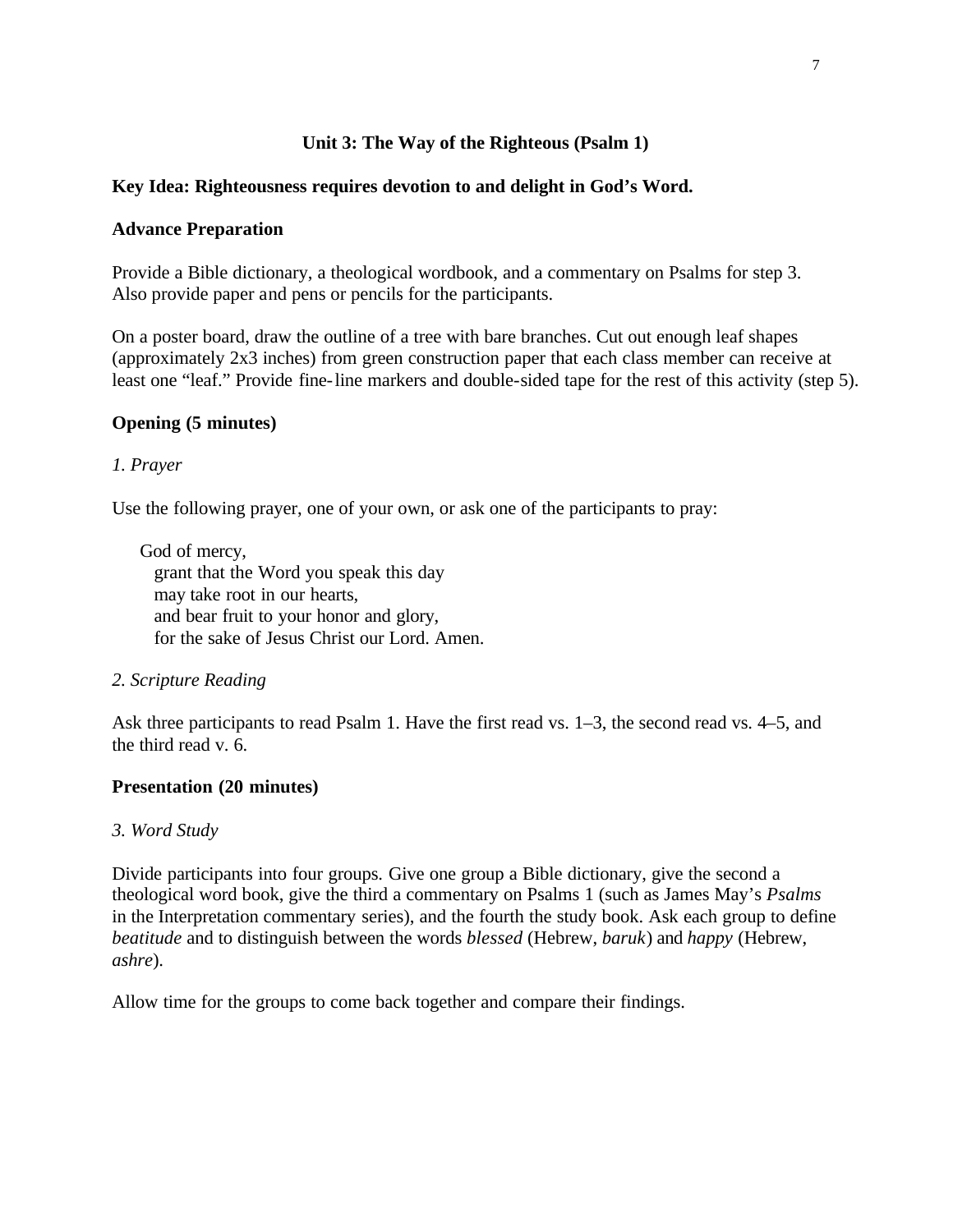# **Exploration (15 minutes)**

### *4. Group Discussion: What Is Happiness?*

Ask participants to share what makes them happy. Then ask: According to the psalm, what makes a person happy?

Also ask: What does "delight in the law of the LORD" mean? What conclusions can we draw about the "way of the righteous"?

## **Response (15 minutes)**

### *5. Sentence Completion*

Give each participant a leaf shape and a marker. Ask them to complete the sentence, "Happiness" is . . . " and to write their completed sentence on the leaf shape. When all are done, have each participant read aloud his or her sentence and then use the double-sided tape to attach the leaf to the tree poster.

## **Closing (5 minutes)**

### *6. Prayer*

Have the group read Psalm 1:1–2 in unison as a closing prayer.

#### *7. Assignment*

Ask participants to read Unit 4 and Psalm 23. Also ask them to write a paraphrase of their favorite line or phrase in the psalm.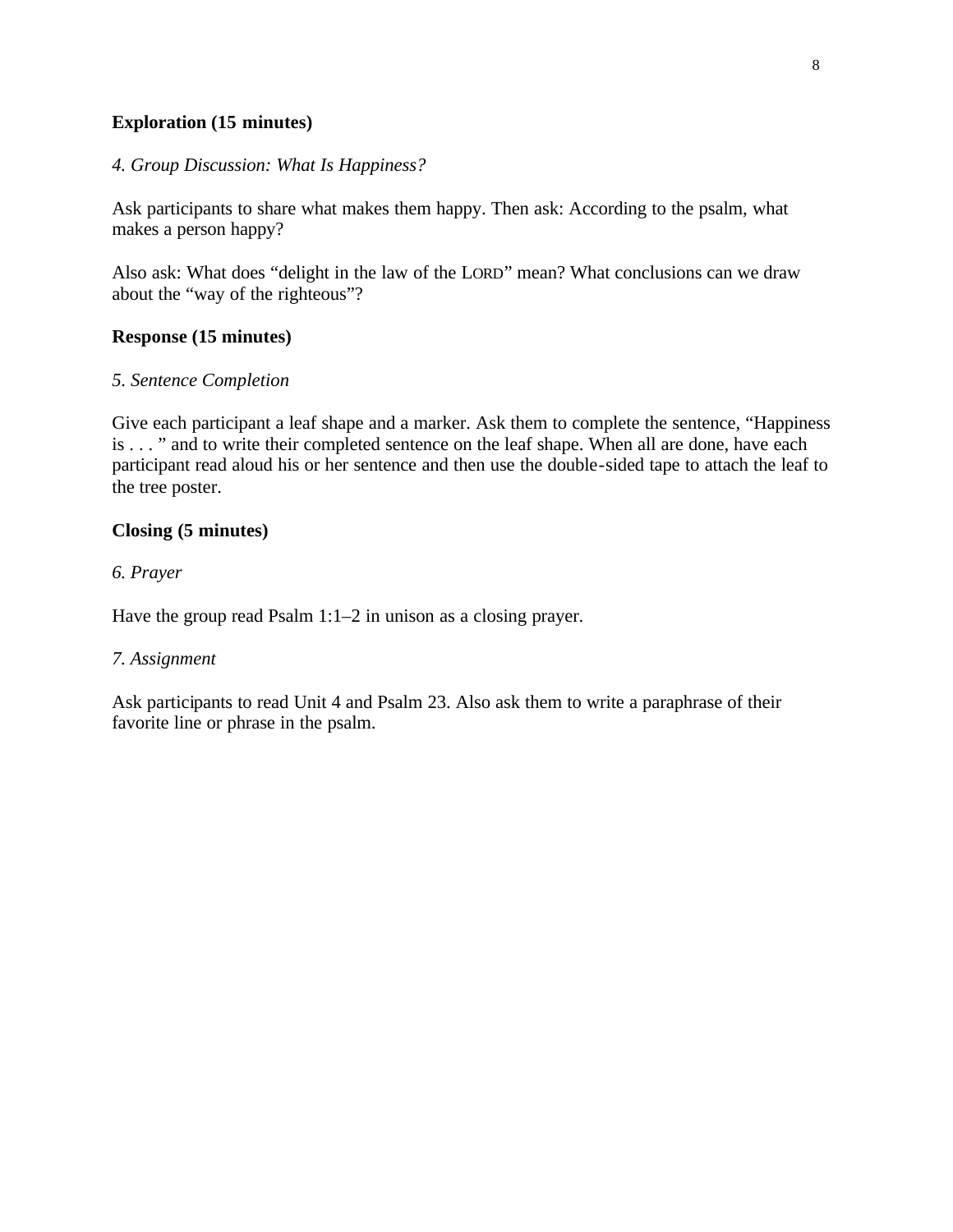# **Unit 4: The Lord Is My Shepherd (Psalm 23)**

## **Key Idea: The psalms have the power to comfort those in extreme situations.**

#### **Advance Preparation**

Make a display of artists' interpretations of Psalm 23 and of Jesus as the Good Shepherd. Use Sunday School pictures, art books, prints, and/or images you downloaded from the Internet.

Obtain or make a tape of someone singing a musical version of Psalm 23. Position a tape player in the room so that participants will be able to hear the music as it is played softly.

Provide copies of the King James Version of Psalm 23 for each participant.

## **Opening (5 minutes)**

### *1. Prayer*

Use these words, based on Psalm 95:6–7, as the opening prayer:

O come, let us worship and bow down, let us kneel before the Lord, our maker. For the Lord is our God, and we are the people of the Lord's pasture, the sheep that God shepherds.

#### *2. Paraphrases*

Ask participants to share their paraphrases of a line or phrase from Psalm 23. (This was the assignment they received at the end of the previous session.)

## **Presentation (15 minutes)**

#### *3. Picture Study*

Ask participants to walk around the room and decide which picture reflects most clearly the meaning of the psalm for them. After they resume their seats, ask them to share which picture they chose and why.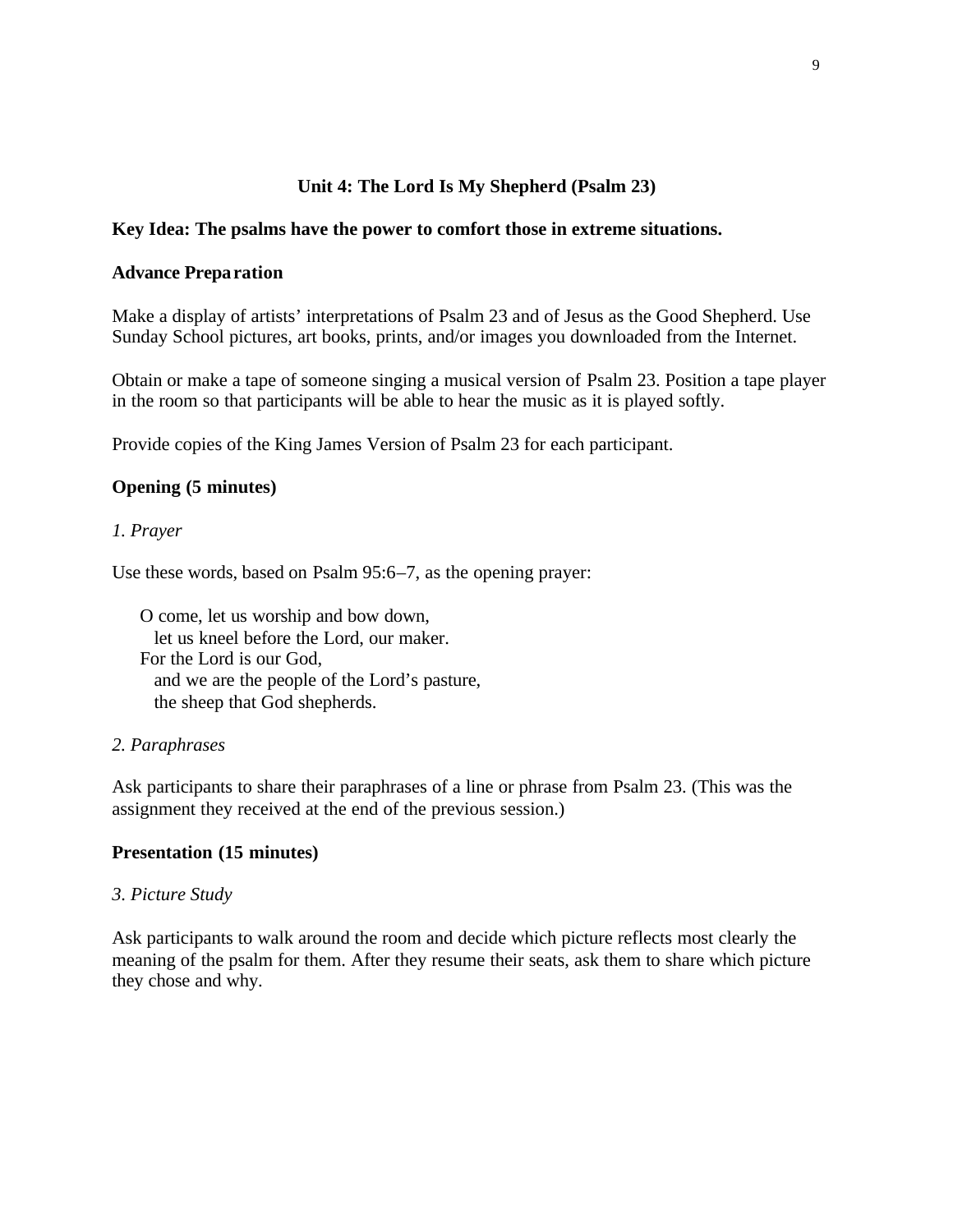# **Exploration (20 minutes)**

### *4. Question and Answer*

Ask these questions of the group as a whole:

- What does the shepherd metaphor tell us about God?
- How does Ezekiel 34:1–10 use the metaphor?
- How does Jesus use it in John 10:1–21?
- How does the shepherd metaphor connect with the wilderness wanderings?
- How is Psalm 23 a lament?
- What second image is used in vs. 5–6 of the Psalm?

## **Response (15 minutes)**

### *5. Meditation on the Scripture*

Ask participants to read question 4 on p. 38 of the study book and reflect quietly on it while a taped musical version of Psalm 23 is played softly in the background.

# **Closing (5 minutes)**

### *6. Recitation of the Scripture*

Ask participants to say aloud the King James Version of Psalm 23.

## *7. Assignment*

Ask participants to read Unit 5 and Psalm 51.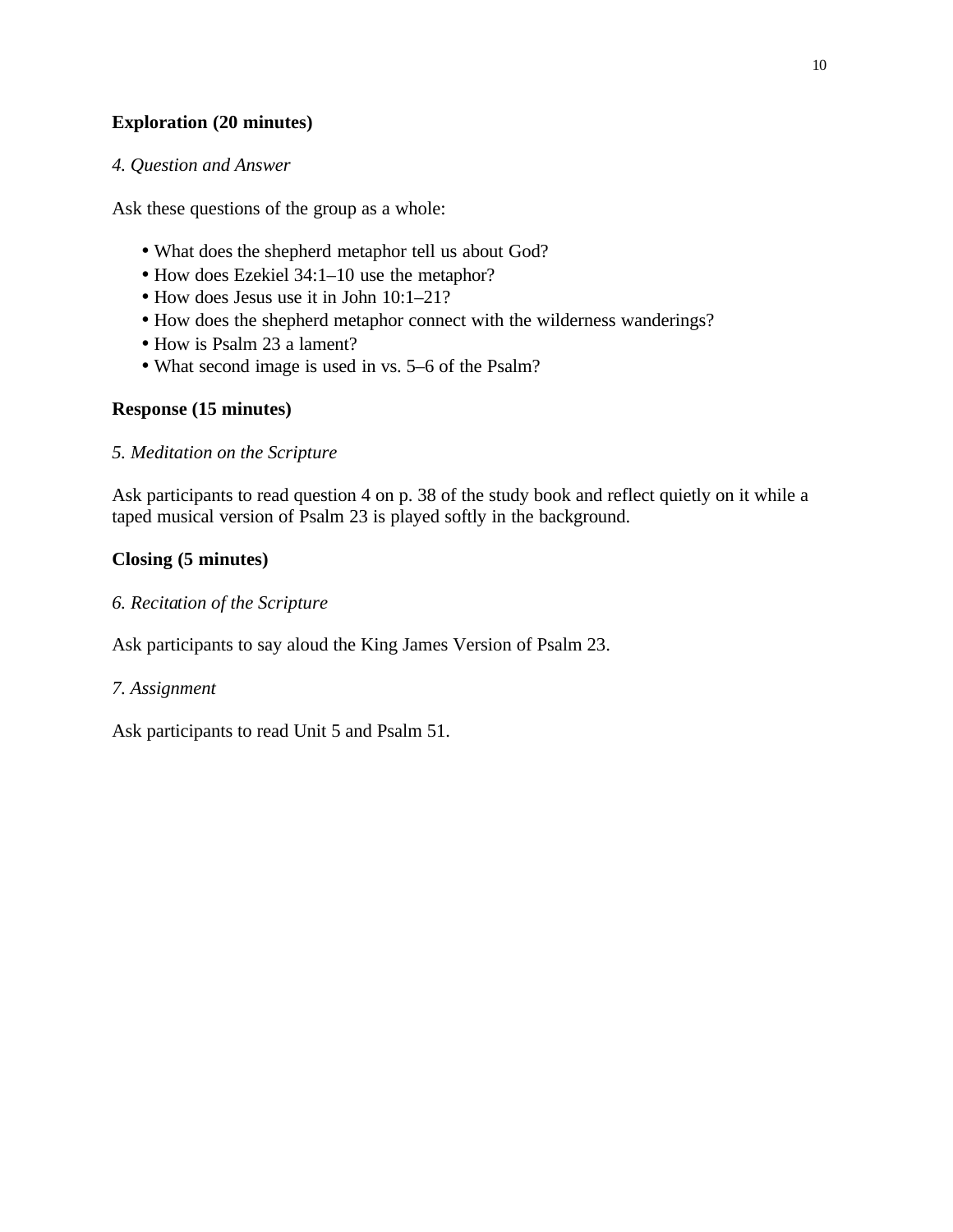### **Unit 5: "I Have Sinned against You" (Psalm 51)**

### **Key Idea: The psalms call us to repentance, both individually and corporately.**

### **Advance Preparation**

Write the two sets of questions from step 3 out on paper, and obtain a Bible dictionary. Also, have paper and pens or pencils available for the participants.

## **Opening (5 minutes)**

#### *1. Prayer*

Pray this prayer or one of your own:

Almighty and merciful God, we have erred and strayed from your ways like lost sheep. We have followed too much the devices and desires of our own hearts. We have offended against your holy laws. We have left undone those things which we ought to have done; and we have done those things which we ought not to have done. O Lord, have mercy upon us. Spare those who confess their faults. Restore those who are penitent, according to your promises declared to the world in Christ Jesus our Lord. And grant, O merciful God, for his sake, that we may live a holy, just, and humble life to the glory of your holy name. Amen.

(From *Book of Common Worship*, Louisville: Westminster/John Knox Press, 1993, pp. 87–88.)

#### **Presentation (15 minutes)**

#### *2. Listening to Scripture*

Ask participants to read Psalm 51 in unison. Then invite them to say which verses are most meaningful to them, and why.

#### **Exploration (20 minutes)**

#### *3. Bible Study in Small Groups*

Divide participants into two small groups. (If your class is large, break into four or six groups, and duplicate the set of assigned questions.) Give each group a set of questions. Ask them to appoint a scribe who will report on the group's findings.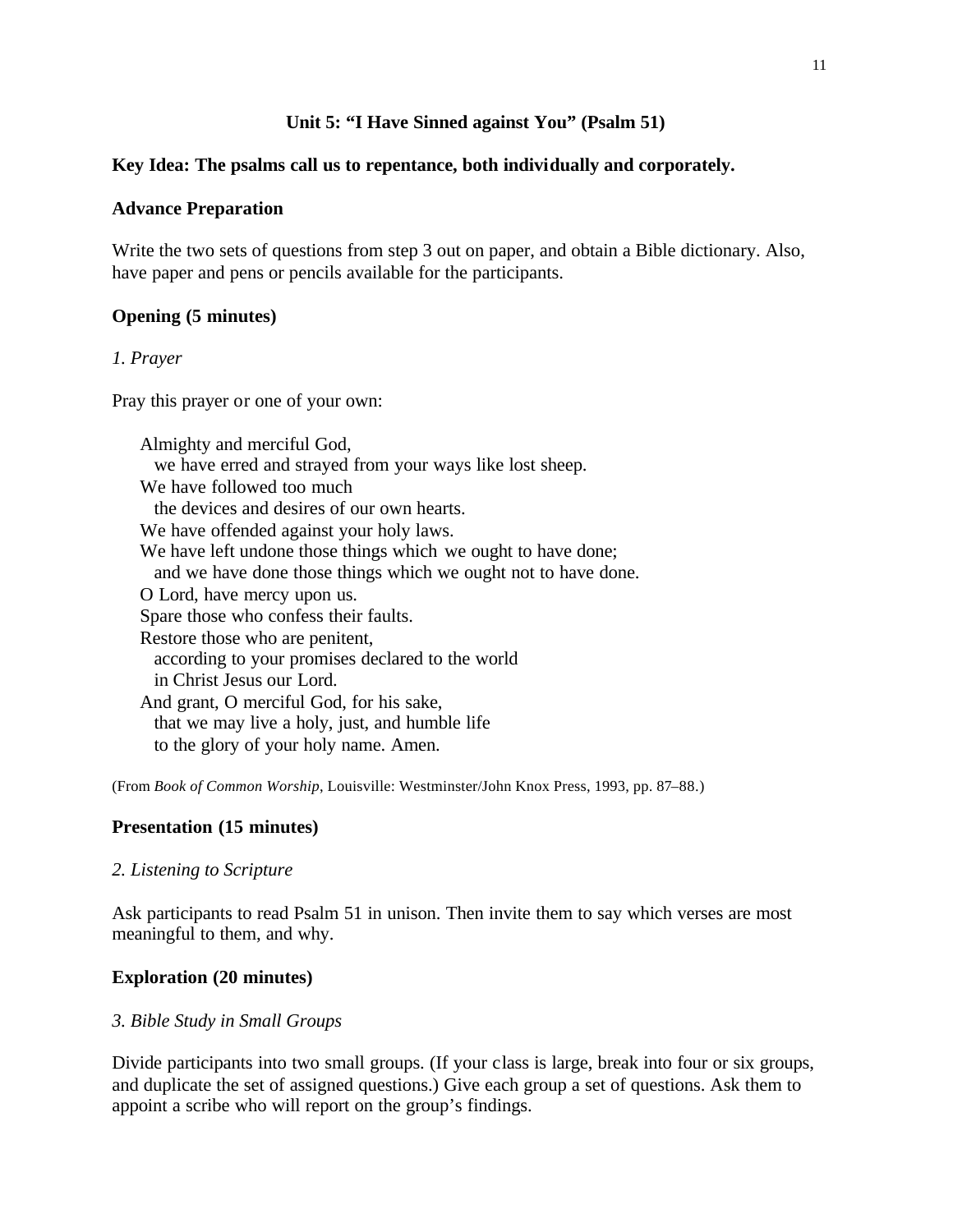## *For Group 1:*

- 1. Read 2 Samuel 1:1–27.
- 2. List the ways that David sins in this story.
- 3. What do you think he is feeling as he approaches God in this psalm prayer?
- 4. What lines reflect his sins most poignantly?
- 5. What request does David make in this psalm?

# *For Group 2:*

- 1. Using a Bible dictionary, define *transgression*, *iniquity*, and *sin*. What are the differences in their meaning?
- 2. What do you think being "sinful from the time of conception" means?
- 3. What is hyssop, and how was it used in the Old Testament? (Use the Bible dictionary, and also look at Leviticus 14:4–7.) Why is hyssop mentioned in Psalm 51:7?
- 4. What does "blood guilt" or "bloodshed" mean in v. 14?
- 5. What is the connection of vs. 18–19 to the rest of David's prayer of confession?

Bring everyone back together after fifteen minutes, and have someone from each group briefly report their findings.

## **Response (15 minutes)**

## *4. Creative Writing*

Ask participants to think of an image of brokenness and to use that image in a two-line prayer poem. Tell them the first line should begin, " My sin is like . . .," and serve as a prayer of confession. The second line should begin, "O Lord," and serve as a petition for forgiveness. As they finish, have them give their papers to you without signing them.

## **Closing (5 minutes)**

## *5. Prayer*

Read aloud the anonymous poems from step 4 as a group prayer.

## *6. Assignment*

Ask participants to read Unit 6 and Psalm 99. Also ask them to think about the meaning of *holiness*.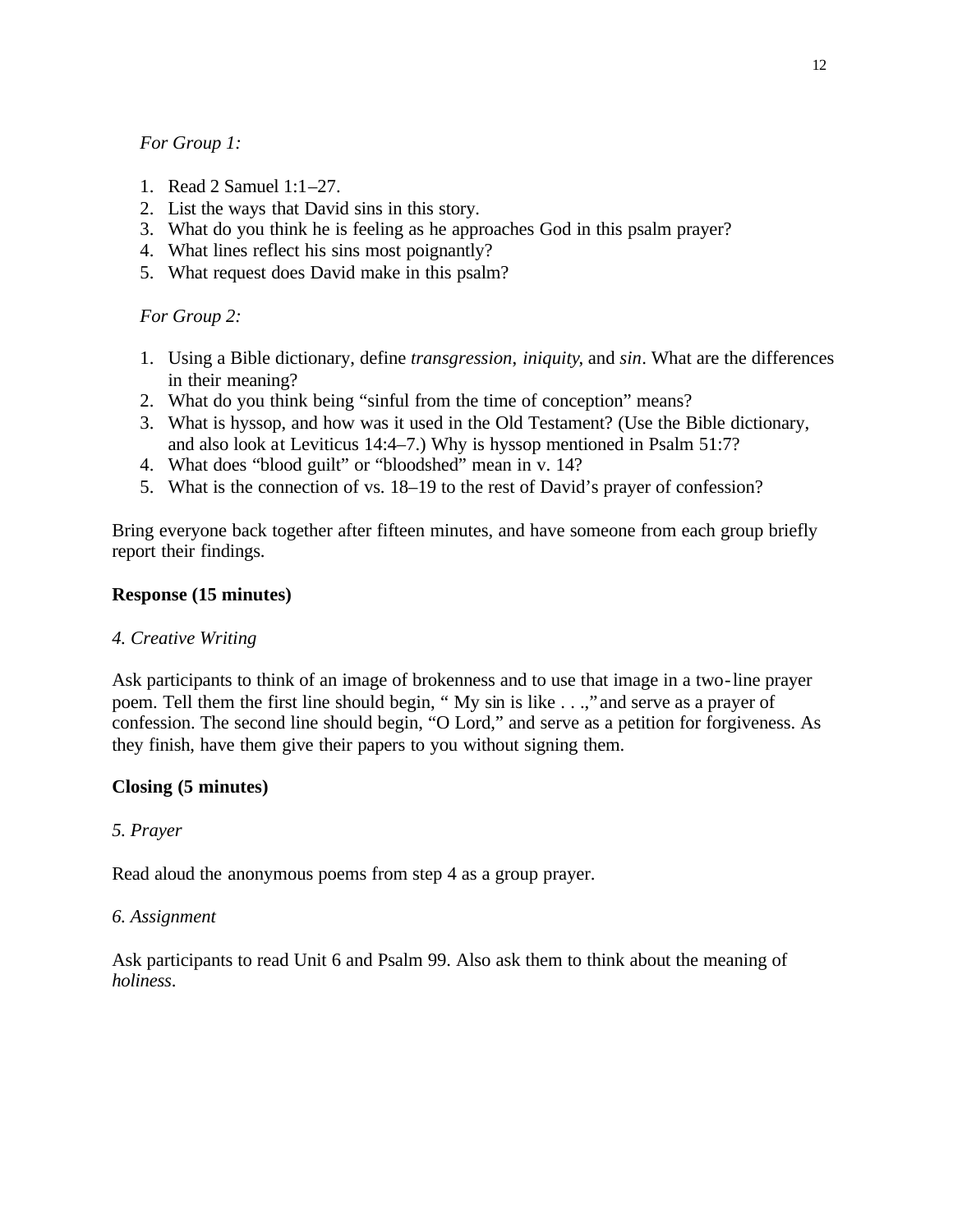# **Unit 6: Rejoice, the Lord Is King (Psalm 99)**

# **Key Idea: The Lord reigns over heaven and earth**.

## **Advance Preparation**

Copy the words of the Jewish blessing from step 1 onto newsprint, and post the sheet where it can be easily seen.

On another sheet of newsprint, these passages from Scripture:

- 2 Corinthians 10:3–4
- Ephesians  $6:11-17$
- 1 Timothy 1:18
- $\bullet$  2 Timothy 2:3-4
- Revelation 17:14

Prepare a third sheet with these questions:

- What does the war image in the passage teach?
- How do you reconcile this image with Jesus' command to "turn the other cheek"?
- How does the image relate to the image of God as warrior/king?

Set up centers for creative expression around the room. Select whatever activities you think will work best for your group, but be sure to have at least three different types of activity available. Here are some examples:

- *Montage:* The participants will need scissors, glue, construction paper, and magazines from which to cut pictures.
- *Modeling with clay:* The participants will need clay and something with which to clean their hands. (Note: You will want to cover the table on which they are working to protect it from the clay.)
- *Drawing:* The participants will need paper (regular, construction, or poster) and colored markers.
- *Writing a poem:* The participants will need paper and pens or pencils.

# **Opening (5 minutes)**

## *1. Blessing*

Begin with reciting in unison the Jewish blessing you have put on newsprint:

Blessed art thou, O Lord our God, King of the Universe, Who bringest forth bread from the earth.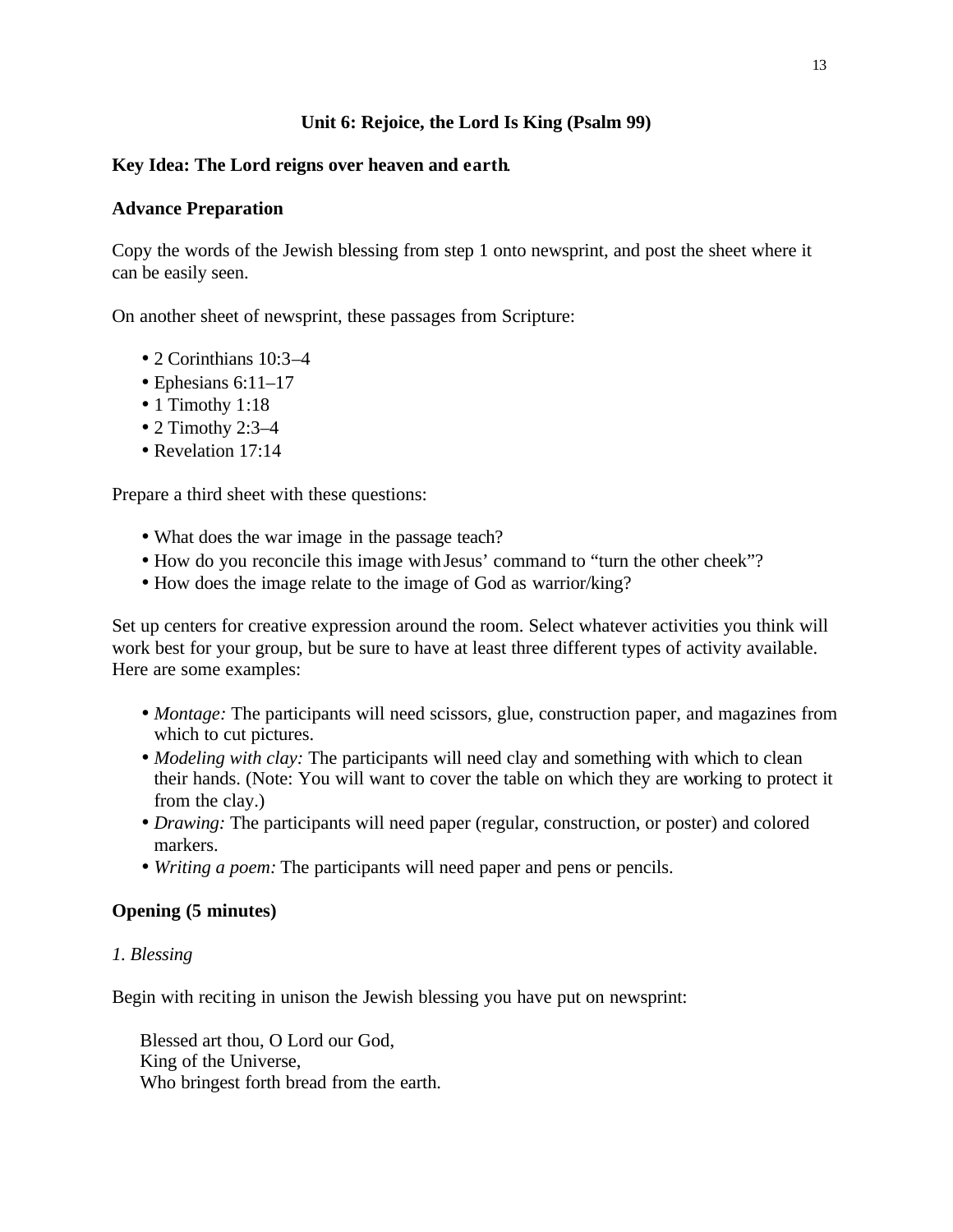## **Presentation (5 minutes)**

## *2. Listening to Scripture*

Read Psalm 99 antiphonally. Divide your group according to the left and right sides of the room. Have the left side read the first verse of the psalm, and the right side read the next one. Continue like this, alternating verses, until the whole psalm has been read aloud.

# **Exploration (25 minutes)**

# *3. Scripture Research*

Post the two sheets of newsprint you have prepared (one with the list of scripture passages and one with the set of questions). Divide the participants into five groups. Assign one of the scripture passages to each group. Ask the groups to read their assigned passage and then to answer the three questions on the newsprint.

Bring everyone back together after fifteen minutes, and have someone from each group briefly report their findings.

# **Response (15 minutes)**

# *4. Centers for Creative Expression*

Explain the centers for creative expression that you have prepared, indicating what can be done at each area. Invite participants to select one of the centers and to use the materials there to express their understanding of the meaning of *holiness*. Ask them to use images from Psalm 99 or from the study book.

# **Closing (10 minutes)**

## *5. Sharing*

Allow time for participants to show and comment on their creations.

## *6. Assignment*

Ask participants to read Unit 7 and Psalm 121. Also ask them to make three copies of scripture passages that have been a special encouragement to them and bring these to the next session.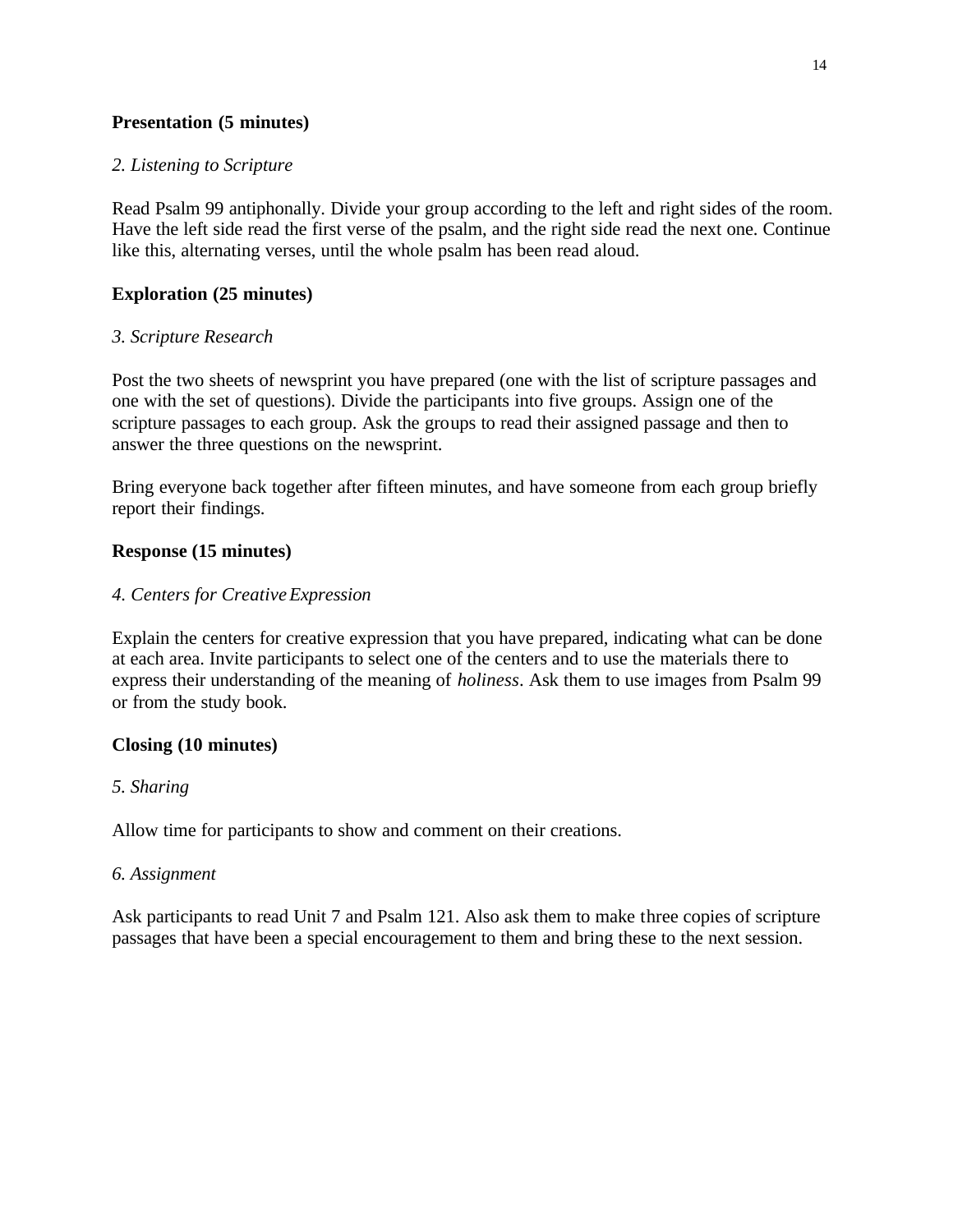# **Unit 7: The Pilgrimage of Life (Psalm 121)**

# **Key Idea: God's people are pilgrims, journeying together in faith.**

## **Advance Preparation**

Prepare a report on "Psalms of Ascent," using information from pp. 60–61 of the study book and from a commentary on Psalms. Also, provide paper and pens or pencils for the participants.

# **Opening (10 minutes)**

## *1. Reciting the Psalm*

Since Psalm 121 is a psalm of ascent, it would be good, if possible, for the participants to read or recite the psalm in unison while marching to the meeting room. If convenient, have them start at the foot of a flight of stairs to simulate "climbing to Jerusalem." If this is not possible, have them read or recite the psalm in unison while marching around your meeting area.

# **Presentation (15 minutes)**

## *2. Mini-lecture: Psalms of Ascent*

Ask participants how it felt to march while reading or reciting scripture. Then give a brief presentation on what you have learned about the "Psalms of Ascent."

# **Exploration (15 minutes)**

## *3. Definition of Terms*

Divide participants into three groups, and assign one of the following terms to each group:

- Maker of heaven and earth (See pp. 62–63 of the studybook.)
- Keeper of Israel (See p. 63.)
- Shade at your right hand (See p. 64.)

Ask the groups to explore how the study book defines their term and to make a brief report to the whole class when they are done.

## **Response (15 minutes)**

## *4. Sharing Scripture*

Divide the participants into groups of three, and have them share the scriptures of encouragement they were assigned to prepare. If any did not prepare these in advance, provide paper and pencils for them to so now.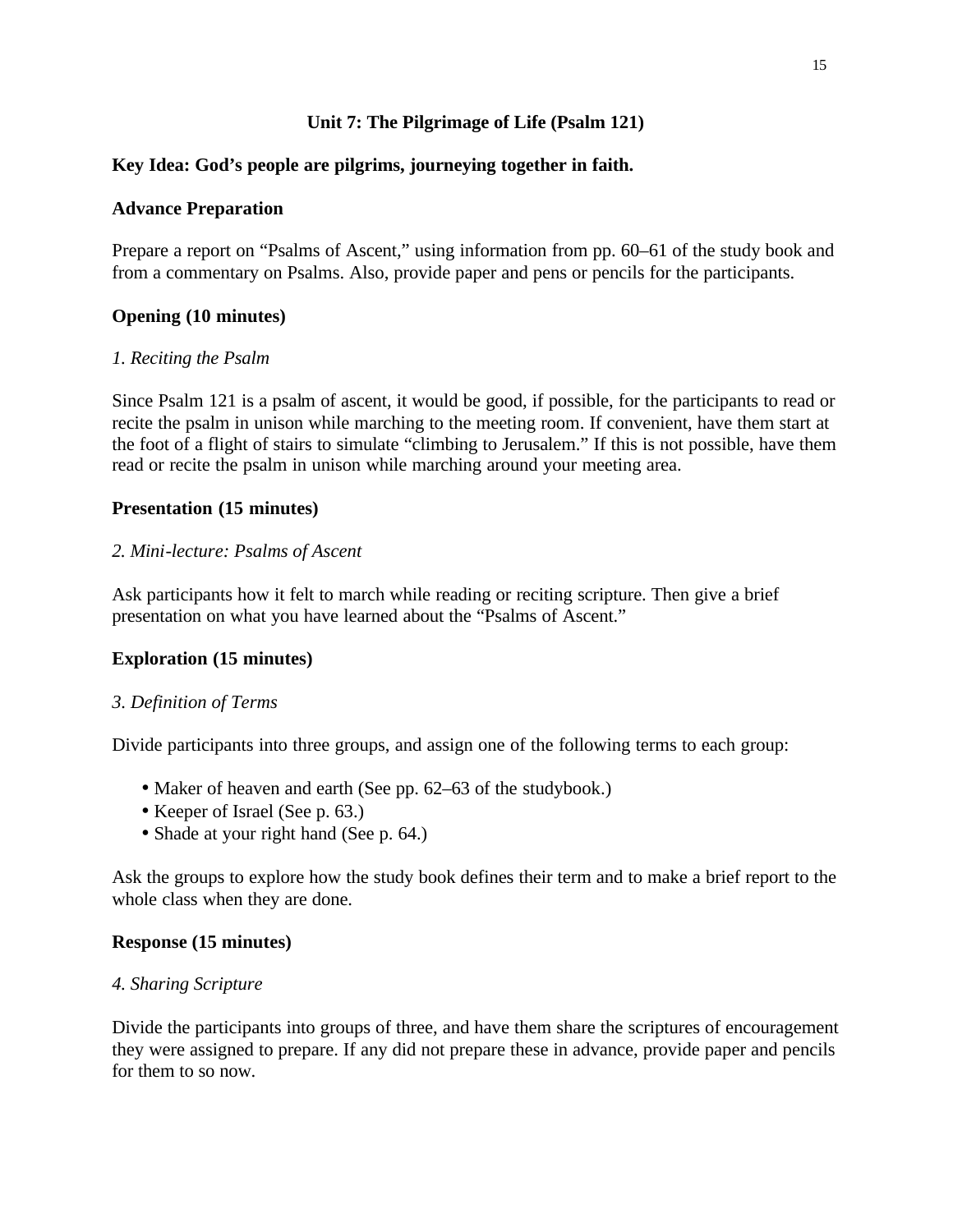# **Closing (5 minutes)**

# *5. Prayer*

Close with a prayer of your own, or invite the group to offer sentence prayers.

# *6. Assignment*

Ask participants to read Psalm 8 and then, *before* reading the study book, write their answer to the question posed by the title of the next unit: What does it mean to be human? Ask them, once this is completed, to read Unit 8.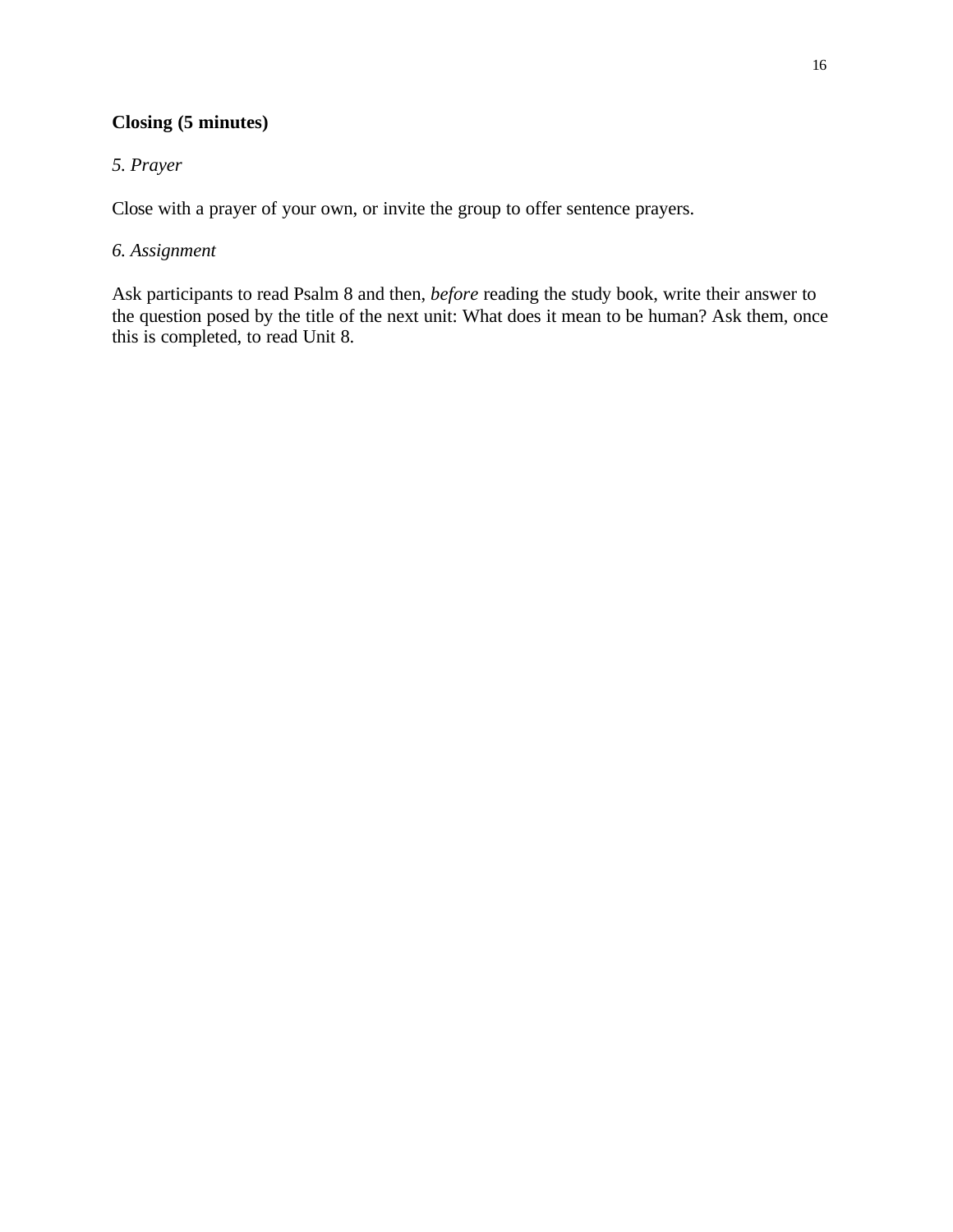### **Unit 8**: **What Does It Mean to Be Human?**

## **Key Idea: To be human means to be bearers of God's image. As bearers of God's image, we have responsibility for the care of creation.**

## **Advance Preparation**

Be prepared to summarize the information on pp. 69–70 in the study book regarding the "prescientific" worldview of heaven and earth. Using a Bible dictionary and a commentary on Genesis, prepare a brief report on the term *firmament*.

Provide hymnals and pens or pencils for the participants. For step 6, you will also need to supply a large sheet of construction paper**,** several nature magazines (such as *National Geographic*), scissors, and glue for every two participants. Make sure you have a clothespins and a cord taped across a corner of the room for displaying the posters they create.

Make copies of the following Fill-in-the-Blank exercise for use in step 5:

## **Fill-in-the-Blanks**

| 1. Psalm 8 reveals an understanding of the role humanity plays to ______________.<br>2. Psalm 8 is different from other hymns in the Psalter because _______________. |  |  |  |
|-----------------------------------------------------------------------------------------------------------------------------------------------------------------------|--|--|--|
| 3. Mays says that v. 2a may mean that every human utterance is _______________.                                                                                       |  |  |  |
|                                                                                                                                                                       |  |  |  |
| 5. The divine image is defined in this psalm as ________________________________.                                                                                     |  |  |  |
| 6. Humans serve not as _______________ over creation, but as __________________.                                                                                      |  |  |  |
| 7. The _______ and _______ bestowed upon humans are received with ______ and _________.                                                                               |  |  |  |
|                                                                                                                                                                       |  |  |  |
|                                                                                                                                                                       |  |  |  |

# **Opening (10 minutes)**

## *1. Singing a Hymn*

Sing "This Is My Father's World" or another hymn about the glory of God's creation.

# **Presentation (15 minutes)**

## *2. Listening to Scripture*

Have participants read Psalm 8 in unison.

*3. Review of Assignment from Last Session*

Ask participants to share their answers to the question: What does it mean to be human?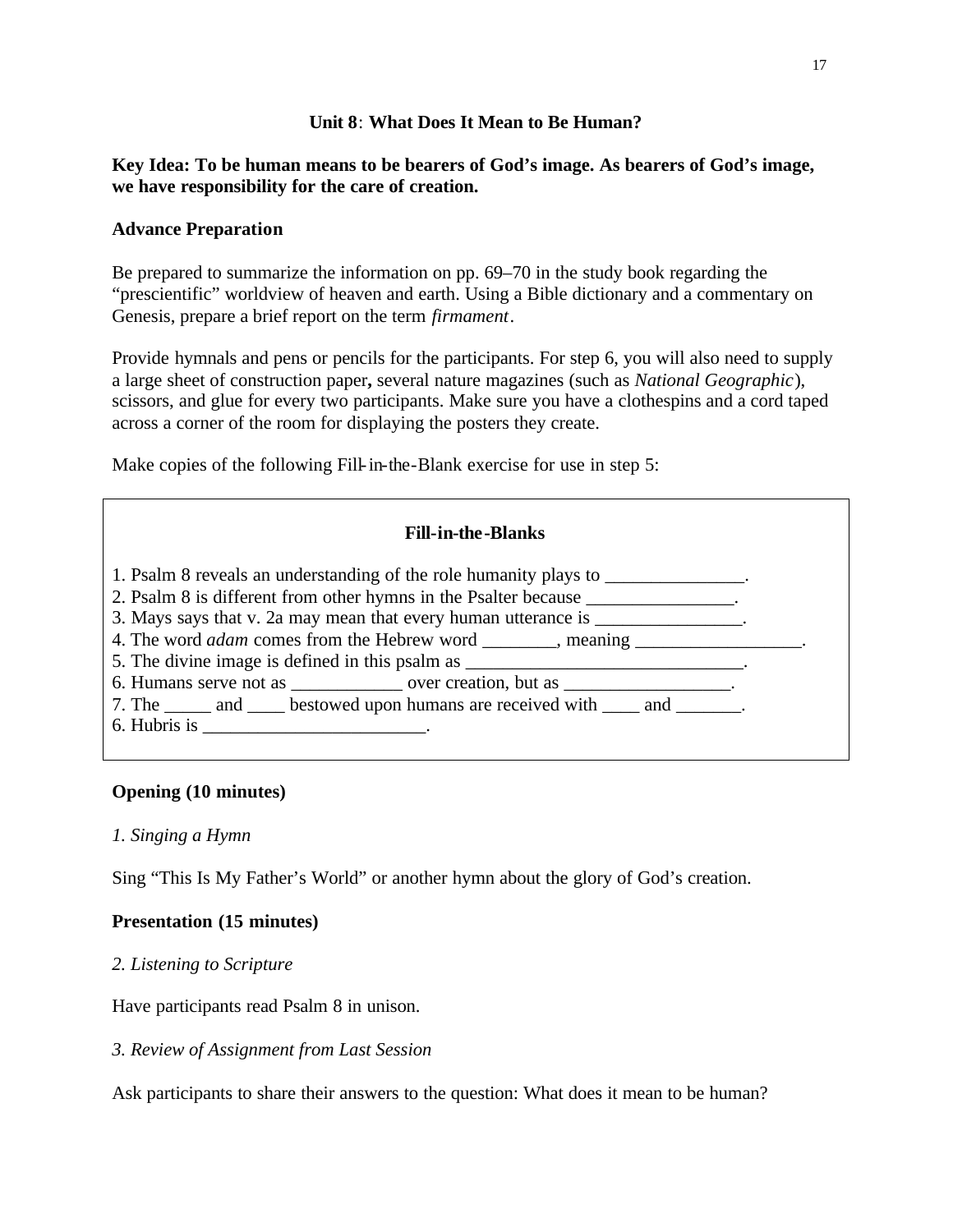### *4. Mini-lecture: The Old Testament Worldview*

Give a brief summary of the Psalm's "prescientific" worldview of heaven and earth. Add other information about *firmament* that you have gleaned from a Bible dictionary or commentary on Genesis.

# **Exploration (15 minutes)**

# *5. Fill in the Blanks*

Have the participants divide into pairs and, using information from the study book, fill in the blanks on the handout you have prepared.

## **Response (15 minutes)**

## *6. Mini-posters*

Ask participants to work with the same partner to construct a small poster bearing a message of the care of creation. Provide each pair of participants with the materials you have assembled. Ask them to create a slogan, spell it out by cutting letters from the magazines, and then illustrate it with pictures from the magazines.

## **Closing (5 minutes)**

## *7. Learning from One Another*

Ask each twosome to show and explain the poster they have created. Display the posters by attaching them with clothespins to the cord you taped up earlier.

## *8. Assignment*

Ask participants to read Unit 9 and Psalm 137.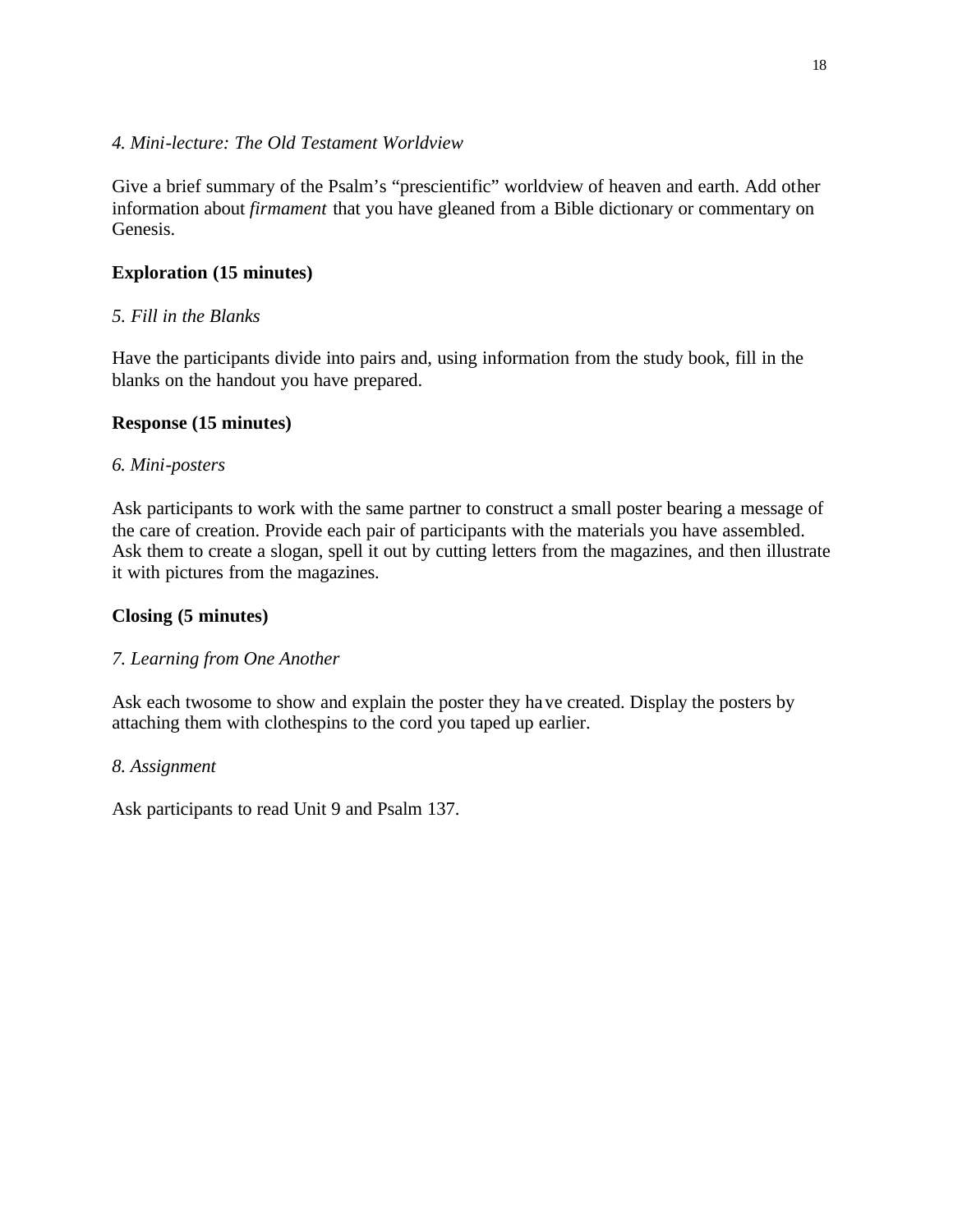# **Unit 9: Praying Anger (Psalm 137)**

# **Key Idea: The main point of Psalm 137 is not vengeance, but remembering Zion.**

# **Advance Preparation**

Provide index cards and pens or pencils for the participants.

Make copies for the participants of the following reading of Psalm 137:

|           | A Reading of Psalm 137                                                                                                                                                                                                                                |
|-----------|-------------------------------------------------------------------------------------------------------------------------------------------------------------------------------------------------------------------------------------------------------|
|           | Captives: By the rivers of Babylon—<br>there we sat down and there we wept<br>when we remembered Zion.<br>On the willows there<br>we hung up our harps.<br>For there our captors<br>asked us for songs,<br>and our tormentors asked for mirth, saying |
|           | Enemies: "Sing us one of the songs of Zion!"                                                                                                                                                                                                          |
| Captives: | How could we sing the LORD's song<br>in a foreign land?                                                                                                                                                                                               |
| Voice A:  | If I forget you, O Jerusalem,<br>let my right hand wither!<br>Let my tongue cling to the roof of my mouth,<br>if I do not remember you,<br>if I do not set Jerusalem<br>above my highest joy.                                                         |
| Voice B:  | Remember, O LORD, against the Edomites<br>the day of Jerusalem's fall,<br>how they said,                                                                                                                                                              |
|           | Enemies: "Tear it down! Tear it down!<br>Down to its foundations!"                                                                                                                                                                                    |
| Voice B:  | O daughter Babylon, you devastator!<br>Happy shall they be who pay you back<br>what you have done to us!<br>Happy shall they be who take your little ones<br>and dash them against the rock!                                                          |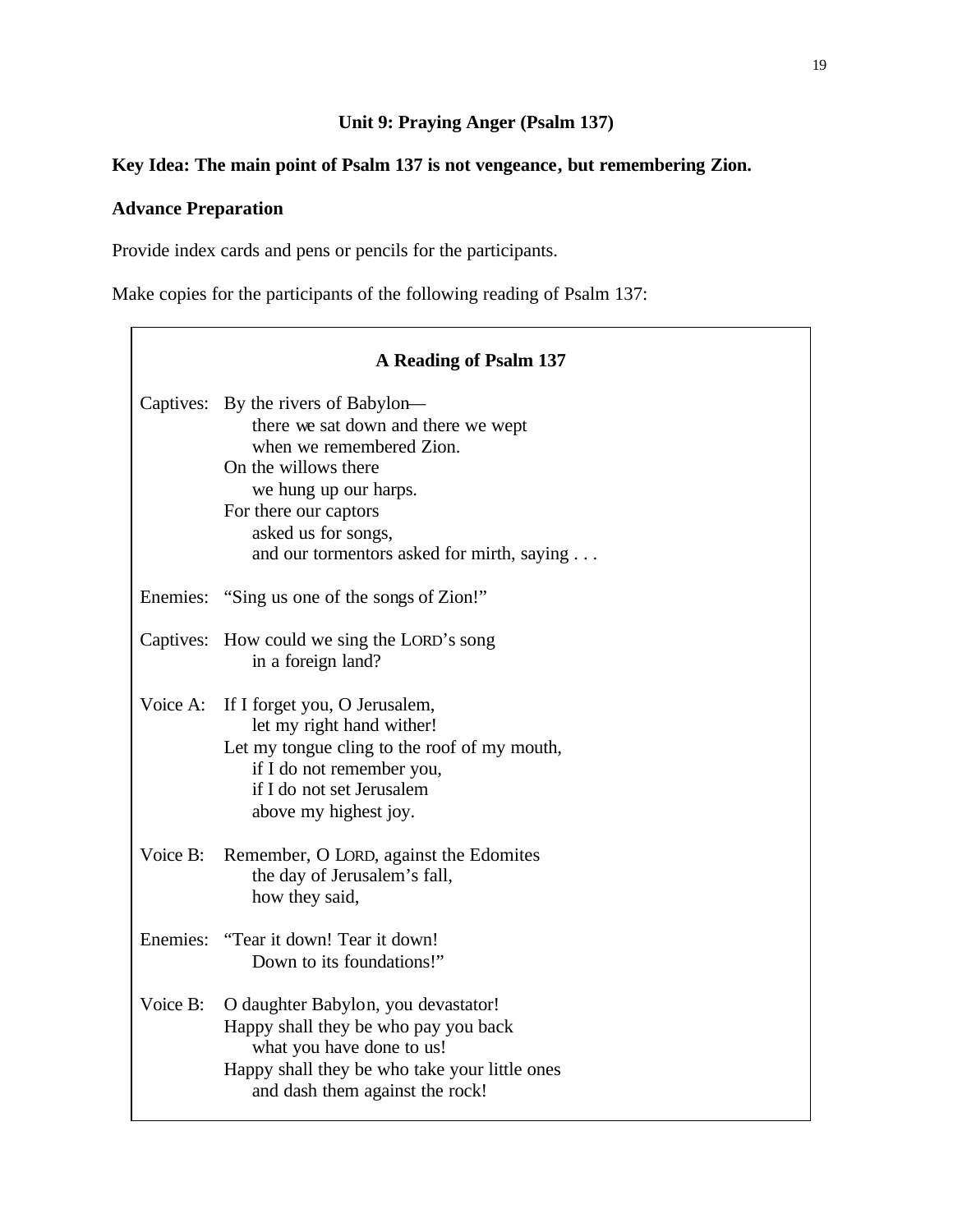Copy the following prayer by Howard Thurman onto newsprint, and post it where it can be easily read by the group:

| Lord, open to me                       |  |  |  |
|----------------------------------------|--|--|--|
| Open unto me—light for my darkness.    |  |  |  |
| Open unto me—courage for my fear.      |  |  |  |
| Open unto me—hope for my despair.      |  |  |  |
| Open unto me—peace for my turmoil.     |  |  |  |
| Open unto me—joy for my sorrow.        |  |  |  |
| Open unto me—strength for my weakness. |  |  |  |
| Open unto me—wisdom for my confusion.  |  |  |  |
| Open unto me—forgiveness for my sins.  |  |  |  |
| Open unto me—love for my hates.        |  |  |  |
| Open unto me—thy Self for my self.     |  |  |  |
| Lord, Lord, open unto me! Amen.        |  |  |  |
|                                        |  |  |  |

(From *Book of Common Worship*, Louisville: Westminster/John Knox Press, 1993, p. 23.)

# **Opening (5 minutes)**

### *1. Prayer*

Ask the participants to offer sentence prayers.

## *2. Identifying Feelings*

Ask participants to imagine that a family member was killed in the World Trade Center or Pentagon attack on September 11, 2001. Have them name aloud some of the feelings they might have had. List these on chalkboard or newsprint. (Note: Be sensitive to the fact that some members of the class may actually have suffered a loss that day.)

#### **Presentation (15 minutes)**

#### *3. Choral Reading*

Explain that you are going to do a choral reading of Psalm 137, and pass out the copies you made for this activity. Assign the left side of the room to read the part of the "Captives," and the right side of the room to read the part of the "Enemies." Then select one person to be Voice A and another to be Voice B. Once the parts are assigned, have the group begin the reading.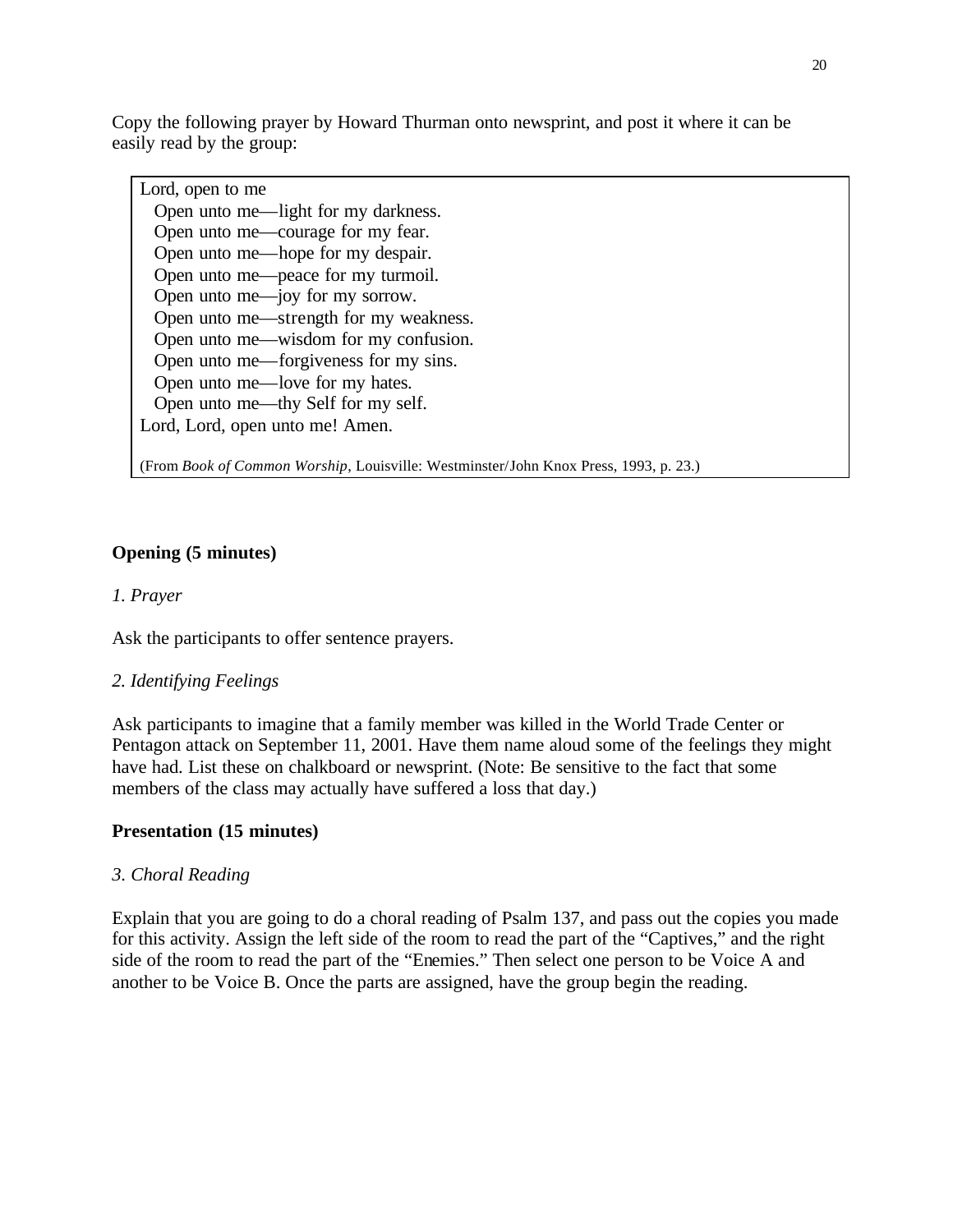# **Exploration (20 minutes)**

### *4. Question and Answer*

Have the participants discuss the following questions:

- What are the three parts of Psalm 137? (setting, remembering, prayer)
- What is the historical setting?
- What are the people to remember?
- When is anger righteous? (See p. 81 of the study book.)
- What does the psalm ask of God? (See p. 83.)
- How do we deal with the shocking statement in v. 9?
- Should this psalm be included in the church's worship? Why or why not?
- How does Ephesians 4:26 influence your understanding of this psalm?
- What does the study book say is at the heart of model prayer ? (See p. 85.)

## **Response (15 minutes)**

## *5. Application to Life*

Have someone read aloud Matthew 6:10. Give participants an index card and ask them to write on one side a time when they felt anger and wanted justice done over harm done to them or a family member. Then ask them to write a prayer for healing, based on the concept in Matthew 6:10, on the other side of the index card.

## **Closing (5 minutes)**

## *6. Prayer*

Call the participants attention to the prayer by Howard Thurman that you put on newsprint. Ask them to read the prayer in unison.

#### *7. Assignment*

Ask participants to read Unit 10 and Psalm 22.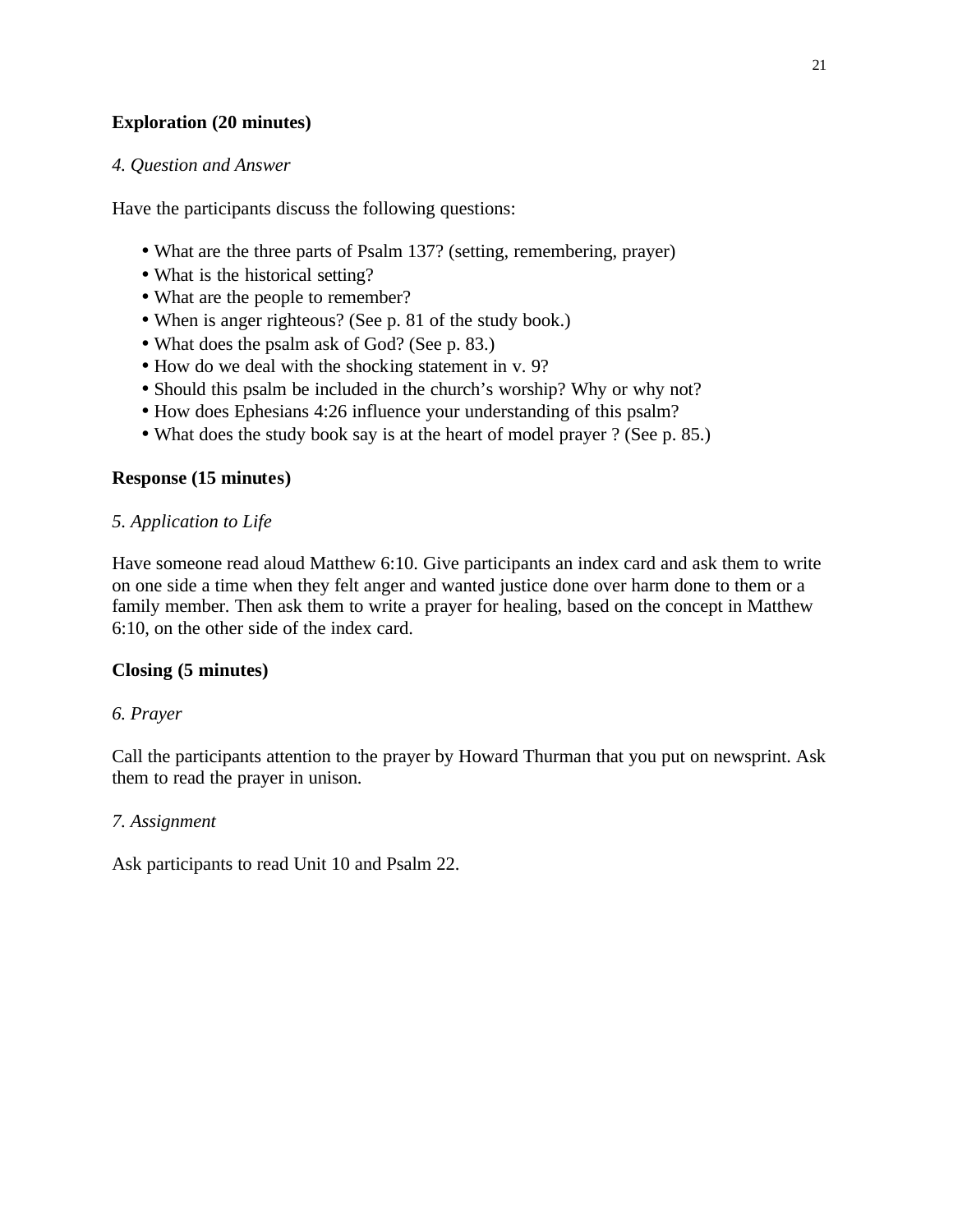# **Unit 10: The Psalms and Jesus Christ (Psalm 22)**

# **Key Idea: Psalm 22 communicates both affliction and confidence, as Jesus did on the cross.**

# **Advance Preparation**

Gather an assortment of pictures of the crucifixion and of people suffering. Also provide paper and pens or pencils for the participants.

# **Opening (5 minutes)**

# *1. Prayer*

Pray together the Lord's Prayer.

# *2. Sharing Experiences*

Ask participants to share with a partner a time when they felt abandoned by God. Ask them also to address the following questions with their partner:

- How did you give vent to your feelings at that time?
- What helped you get through that period?

# **Presentation (15 minutes)**

## *3. Listening to Scripture*

Ask participants to read silently Psalm 22 and Mark 15, noting similarities in the two texts. Have paper and pens or pencils for those who wish to take notes.

# **Exploration (20 minutes)**

## *4. Scripture Analysis*

Invite the participants to share aloud the similarities they saw between Psalm 22 and Mark 15. List their responses on newsprint.

Then ask:

- What connection is there between this psalm and the death of Jesus?
- What kinds of help are sought by the psalmist?
- What kinds of praise are offered?
- In this psalm, God is described as being both near and far. How can both be so? When God seems far away, what helps you sense God's closeness?